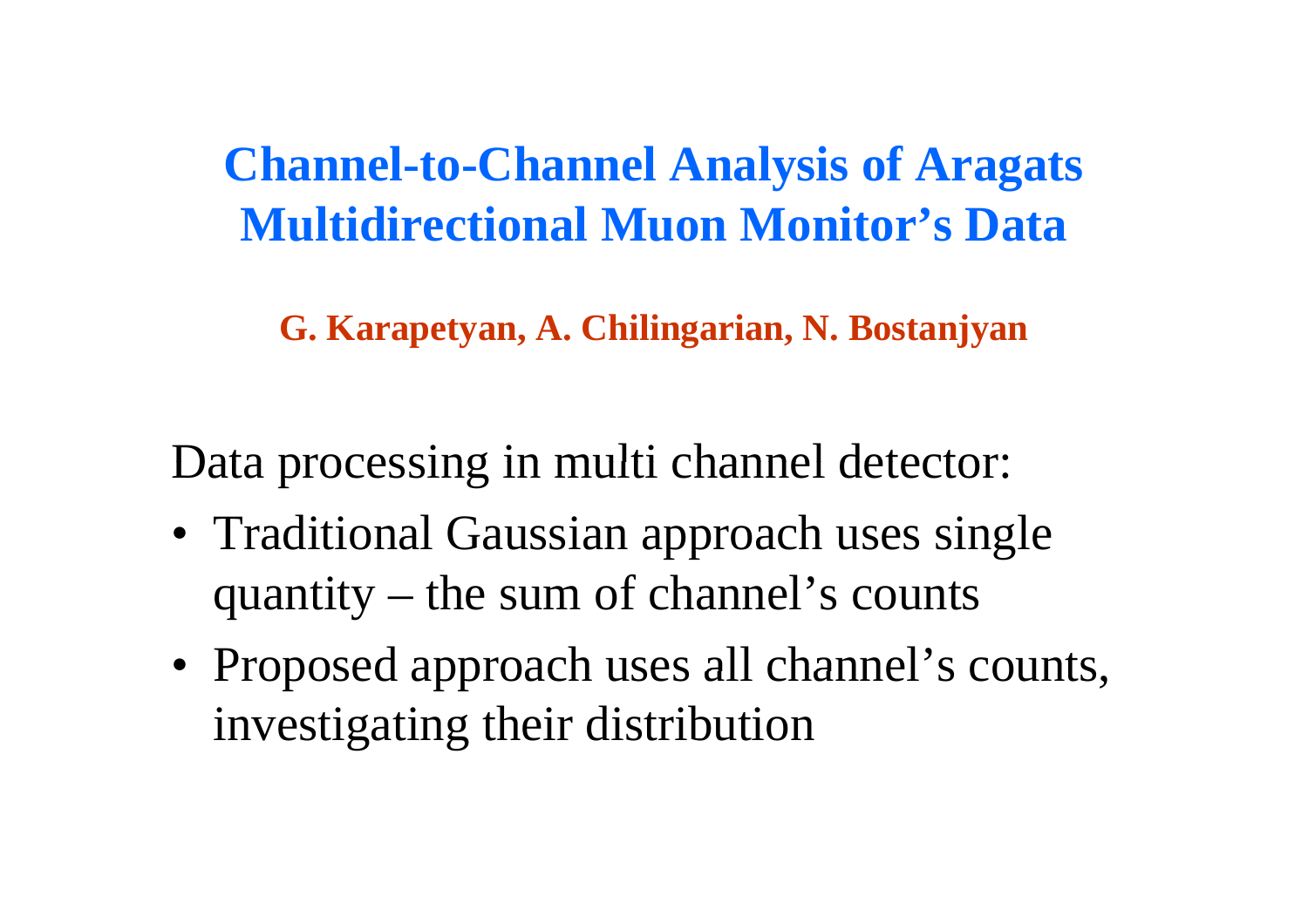#### AMMM 1 min count (sum of 42 channel's counts)

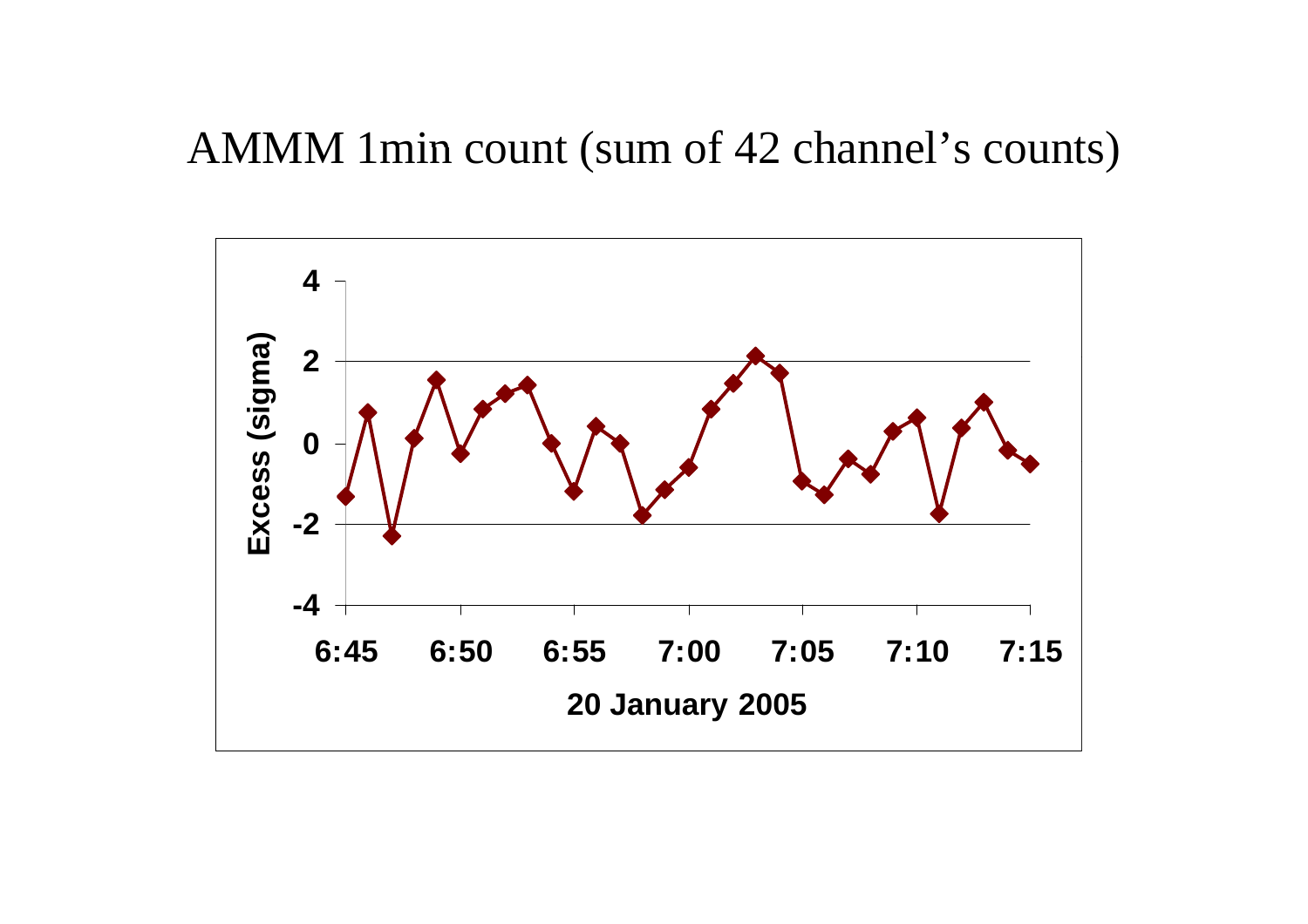# Probability of false alarm



$$
p(a\sigma) = \int_a^{\infty} G(x)dx
$$
  

$$
a = 1, p(\sigma) = 0.16
$$
  

$$
a = 2, p(2\sigma) = 0.023
$$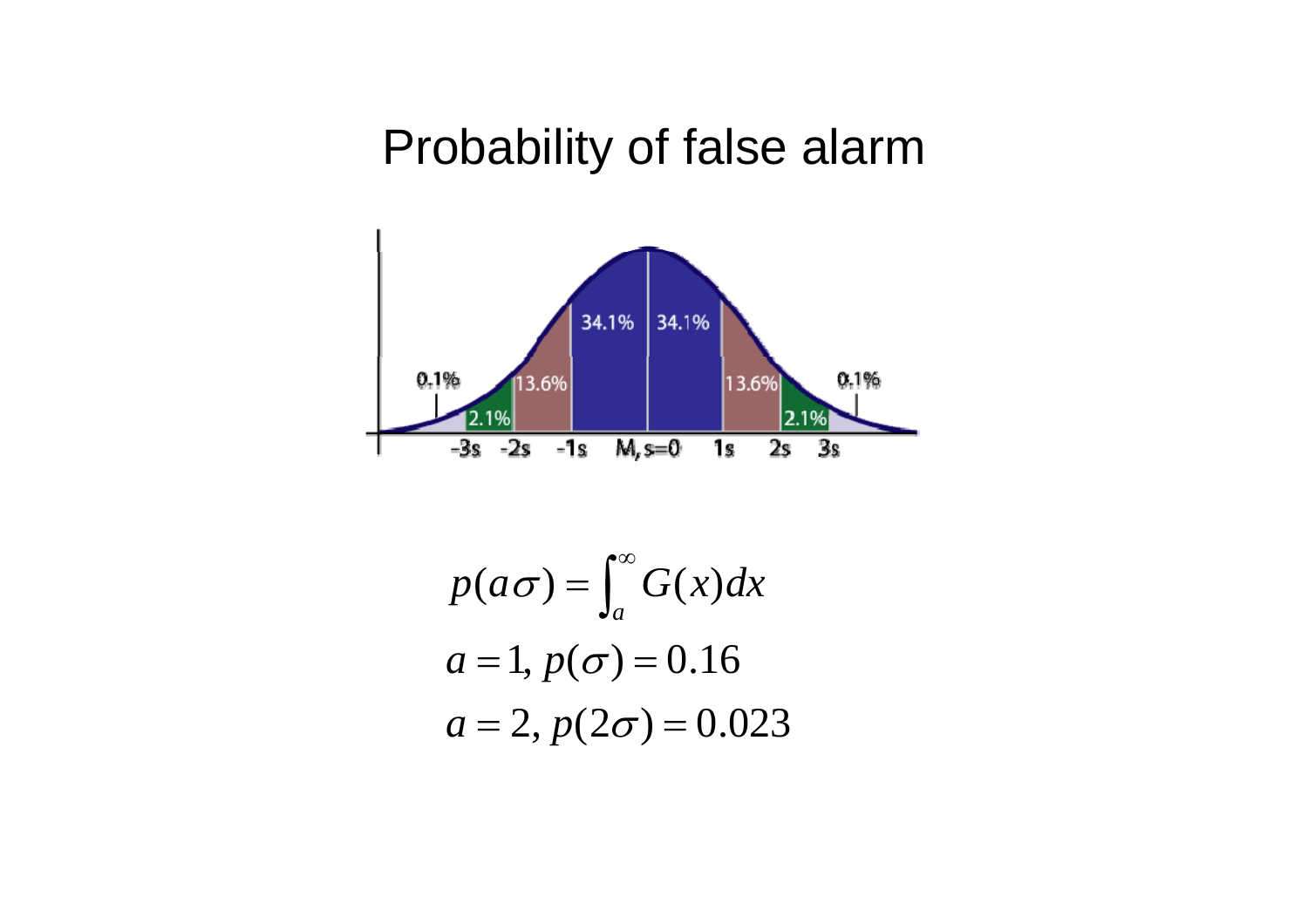### Channel's counts

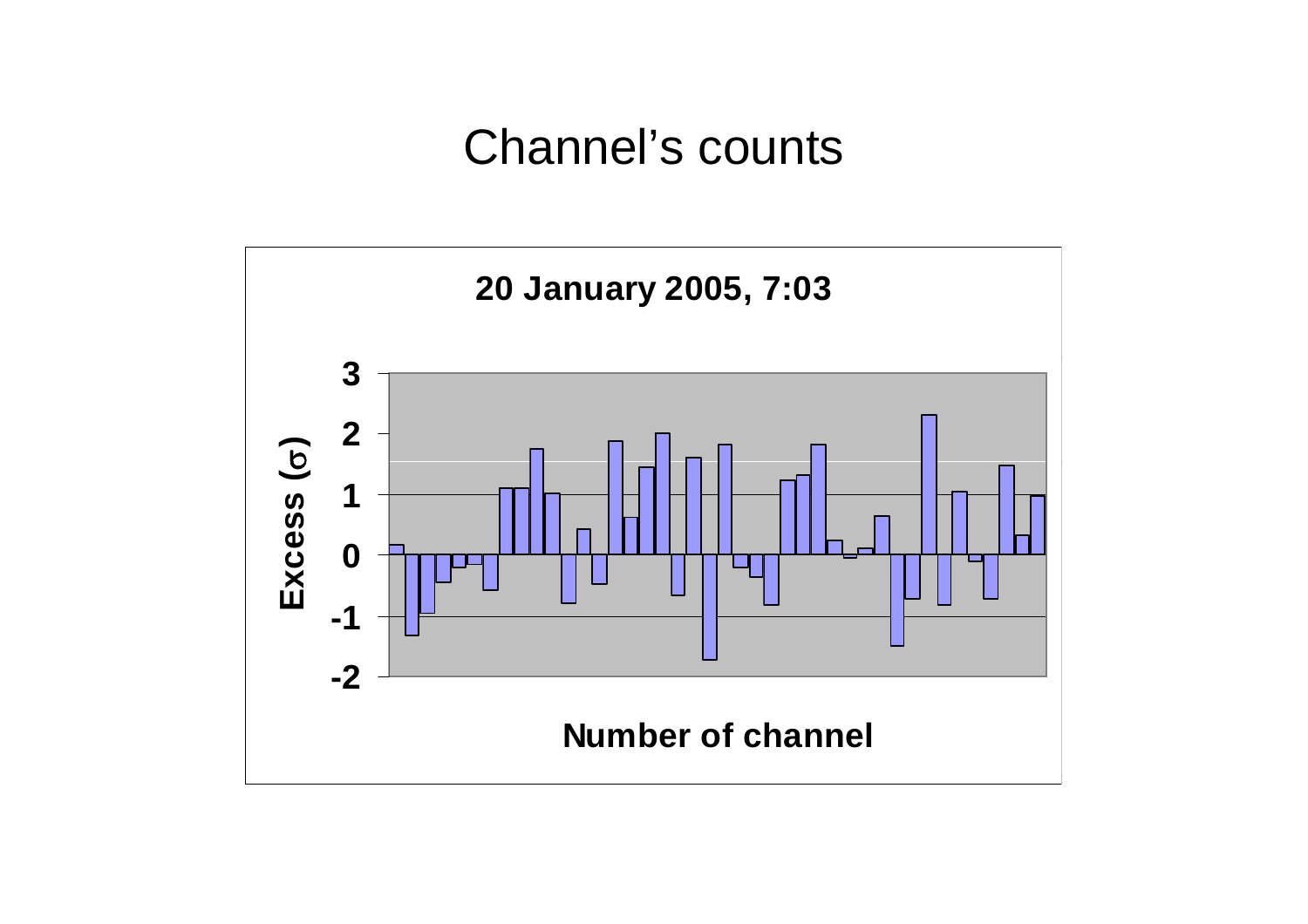# Probability

$$
P_{N,n}(p) = \frac{N!}{n!(N-n)!} p^{n} (1-p)^{N-n}
$$
  
\n
$$
P_{42,15}(0.16) = 9.45 * 10^{-4}
$$
  
\n
$$
P = \sum_{m=15}^{42} P_{42,m}(0.16) = 1.36 * 10^{-3}
$$
  
\n
$$
P_{42,16}(0.17) = 5.81 * 10^{-4}
$$
  
\n
$$
P = \sum_{m=15}^{42} P_{42,m}(0.17) = 8.29 * 10^{-4}
$$
  
\n
$$
\frac{0.023}{P} \sim 28
$$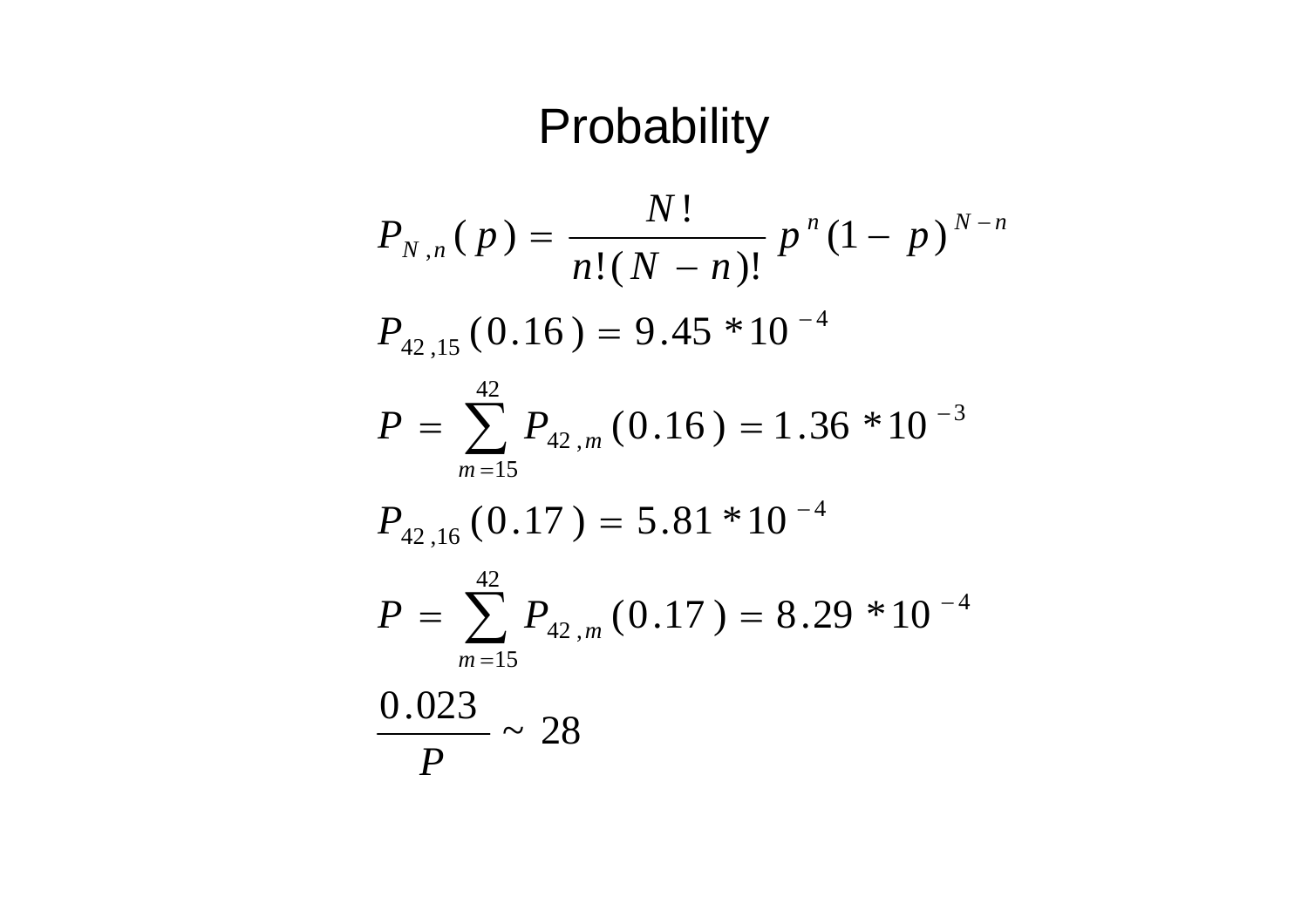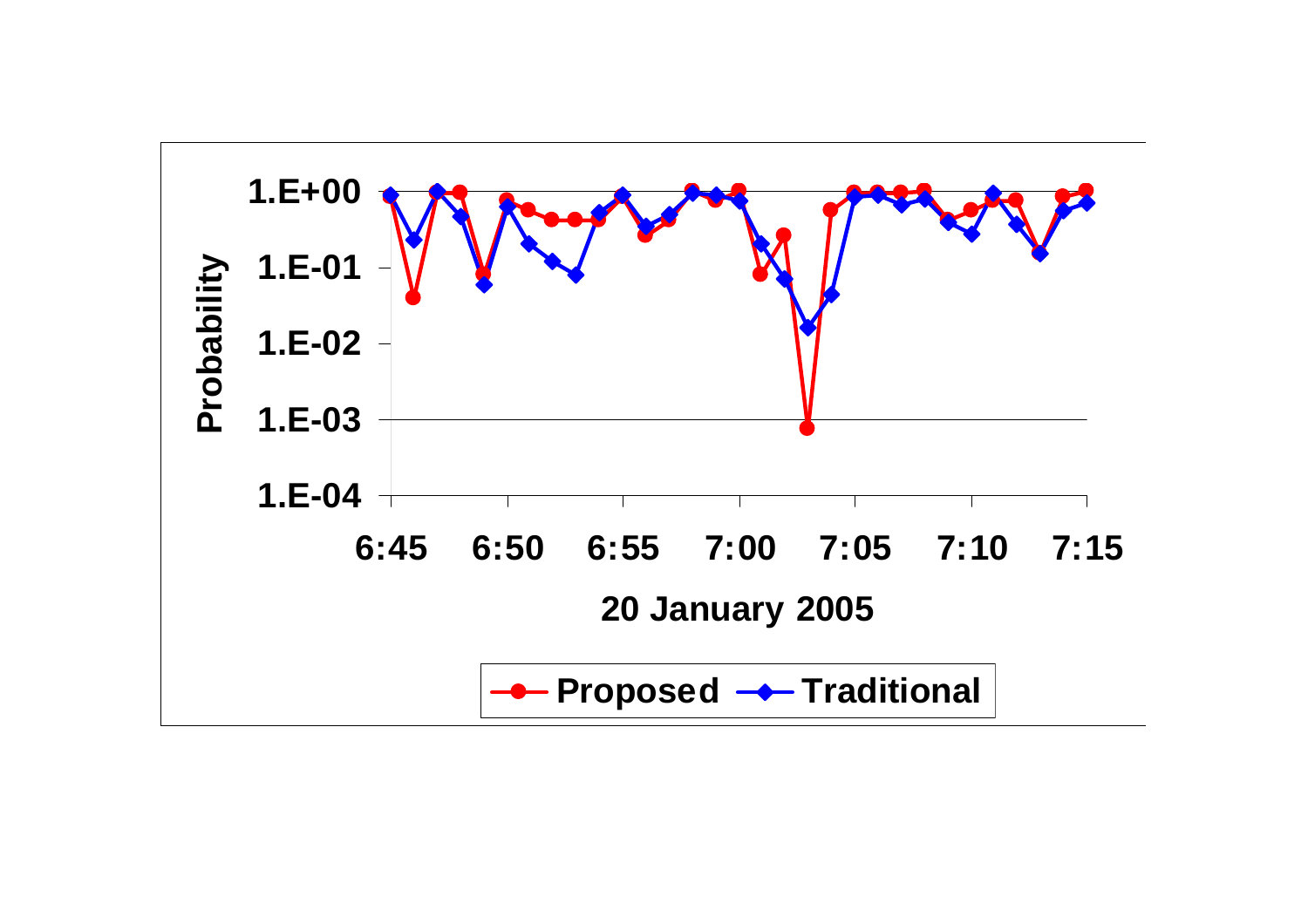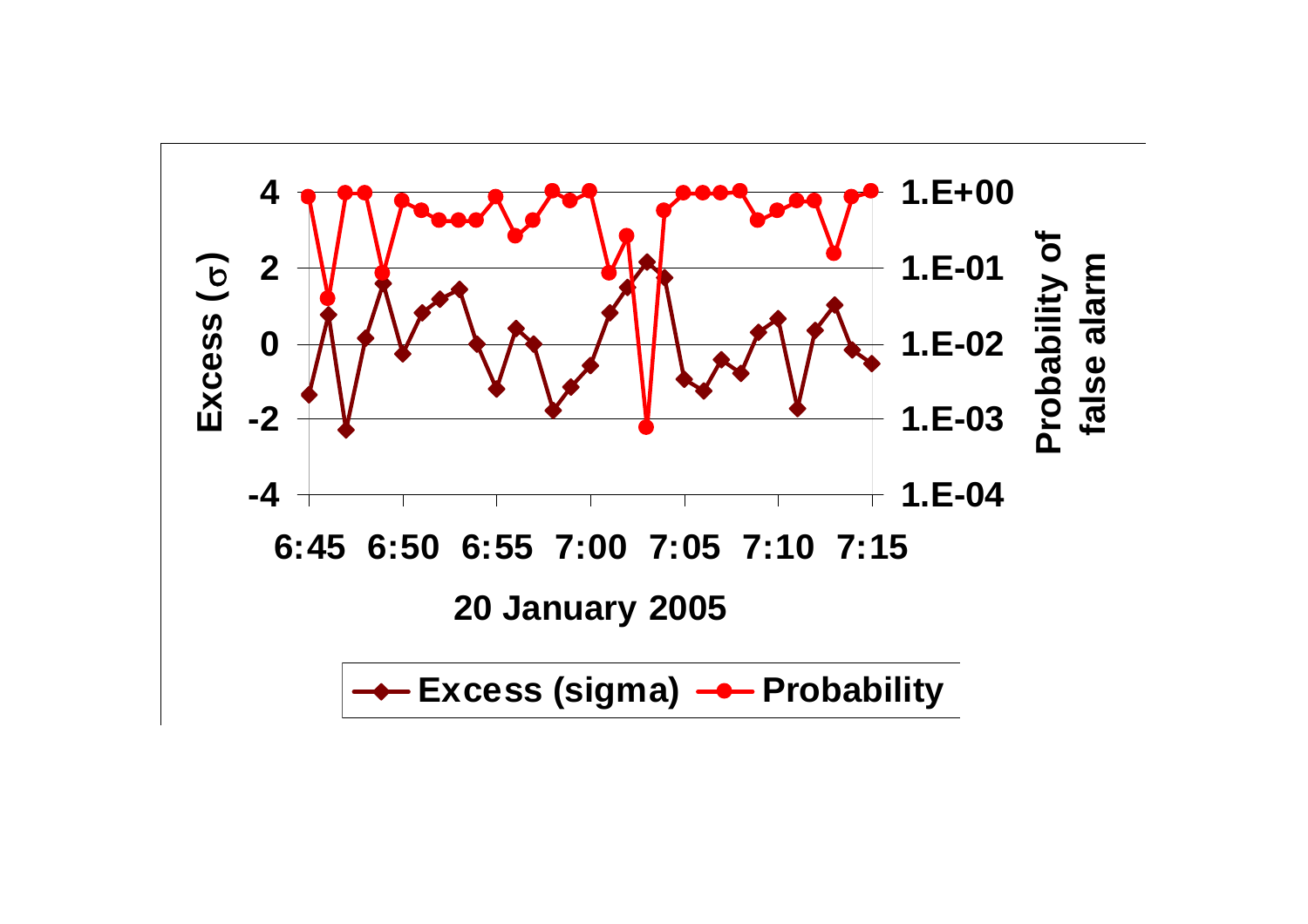

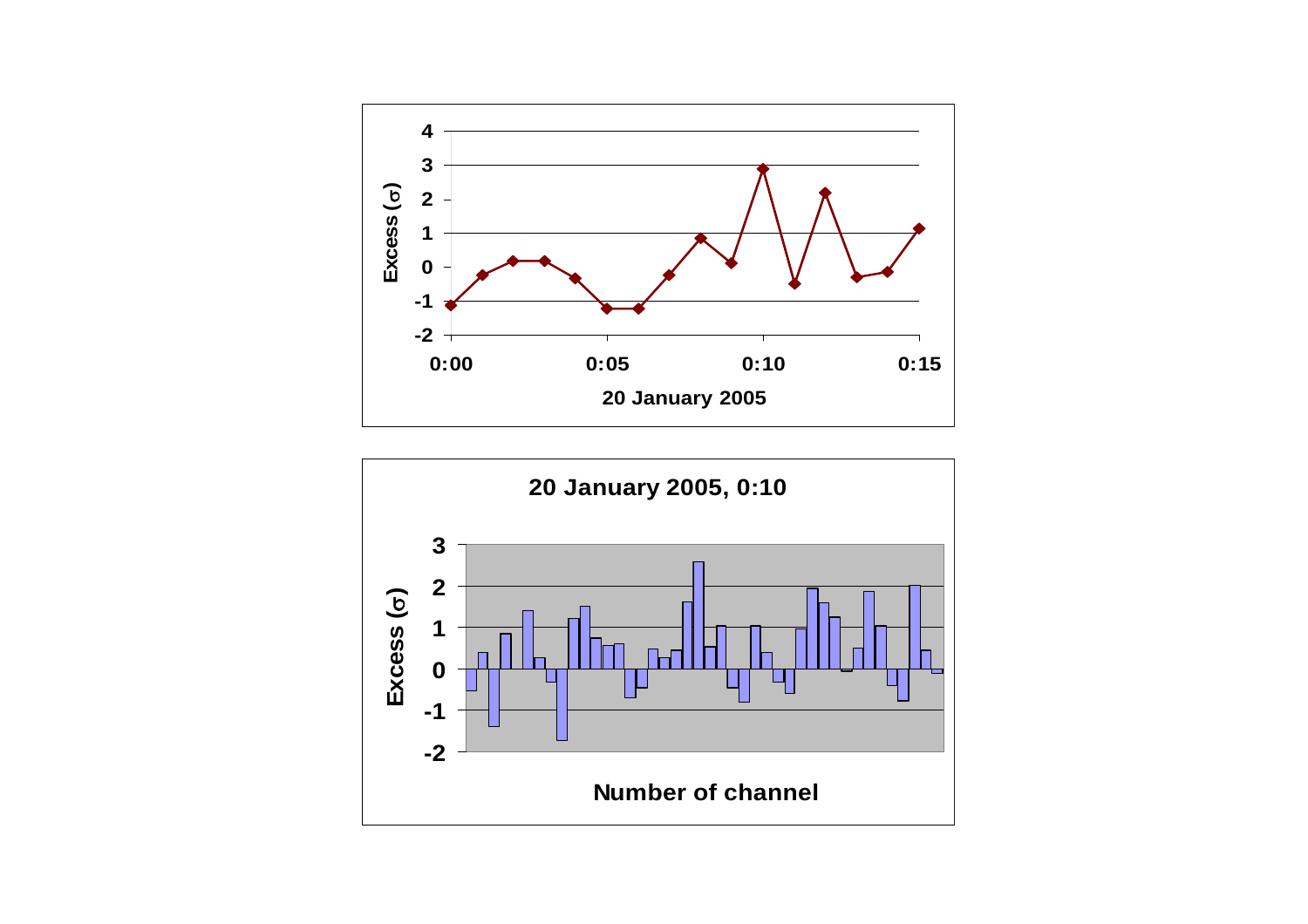

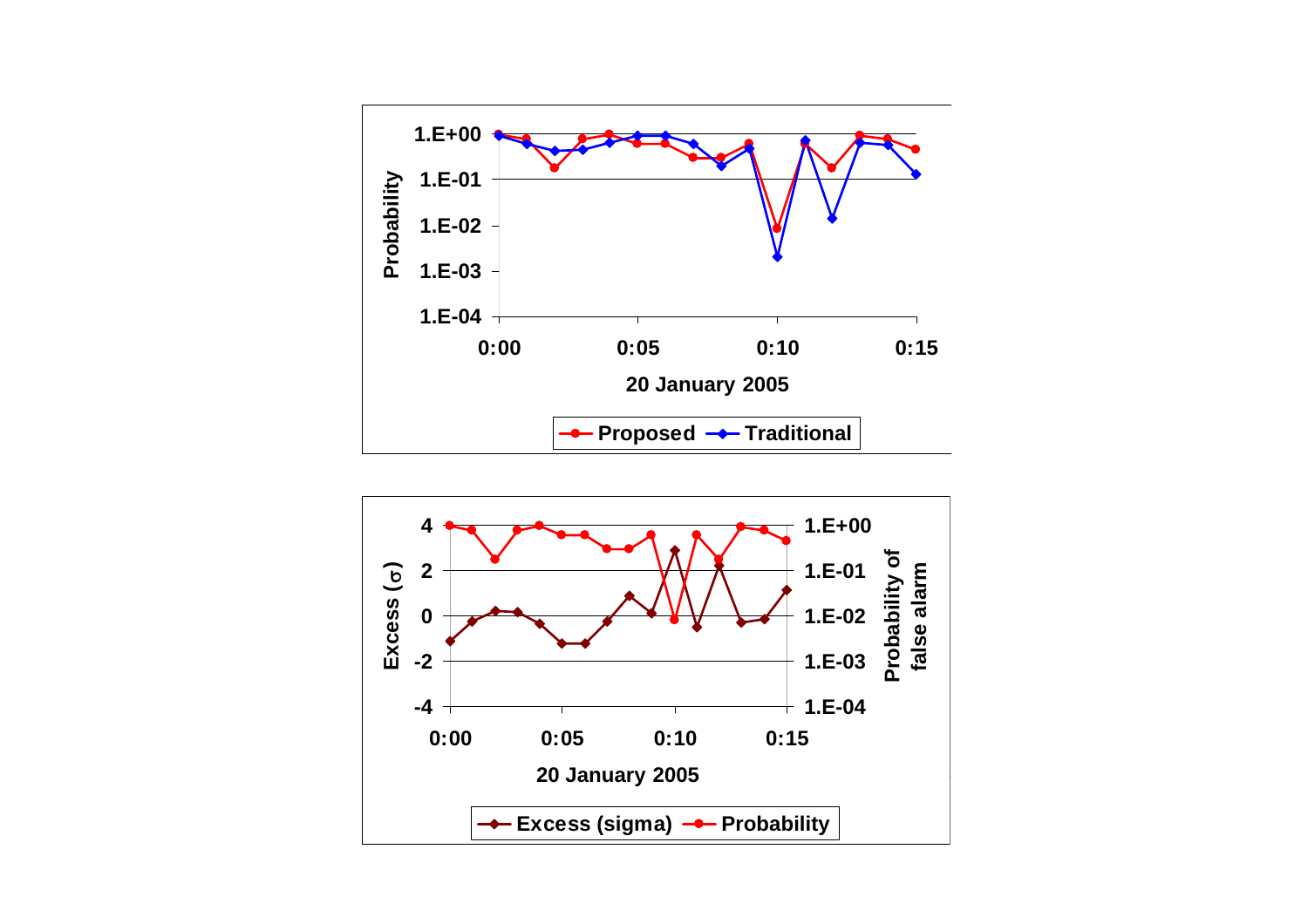# Removing 1 bad channel and using 5min data with the step 1min (moving average)